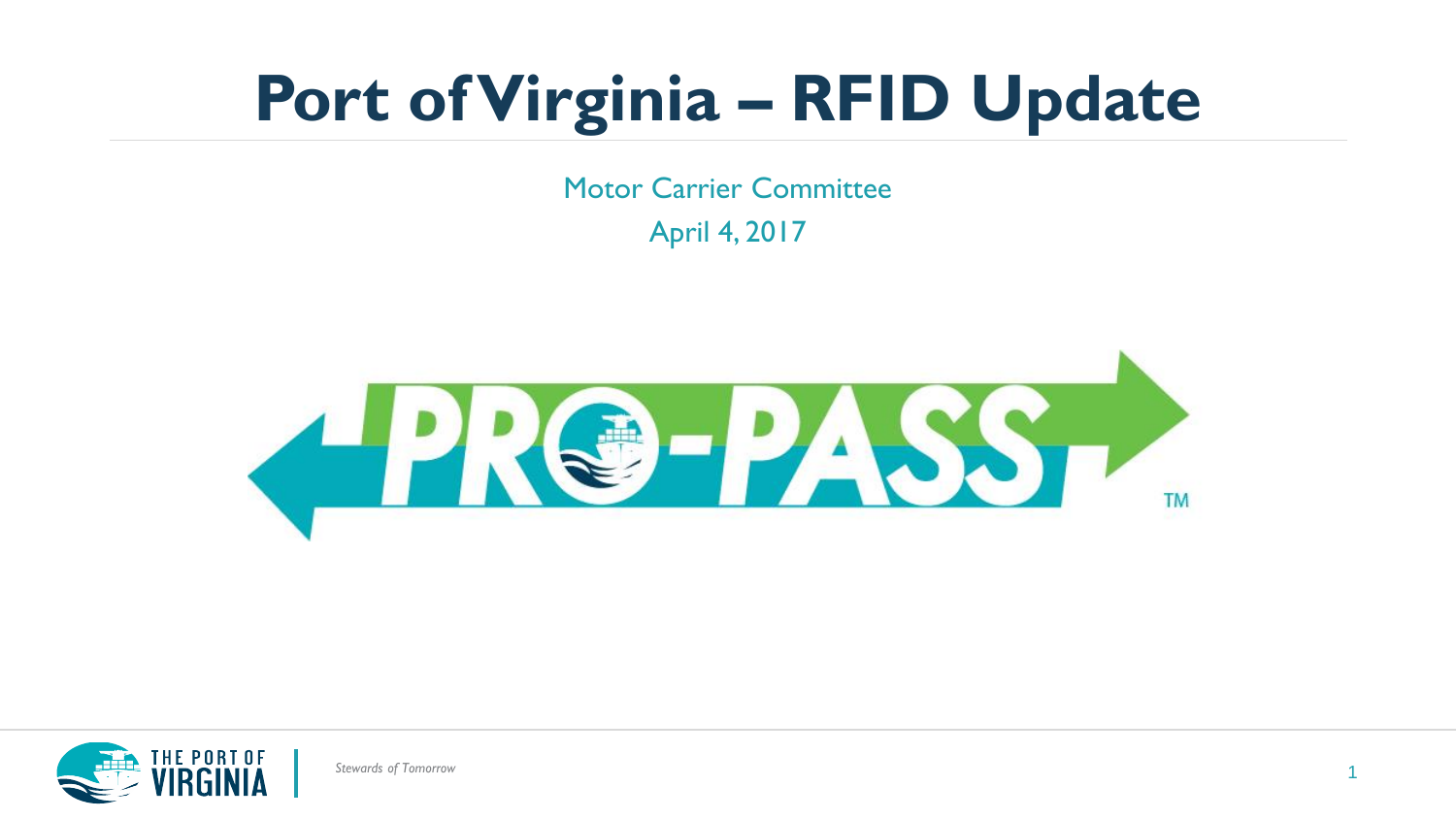Background – RFID technology is used extensively throughout VIG and NIT for the purpose of rapid truck identification.

Current Uses

- OCR Portal
- Gate Lanes
- Reservation Confirmation
- Turntime Calculation

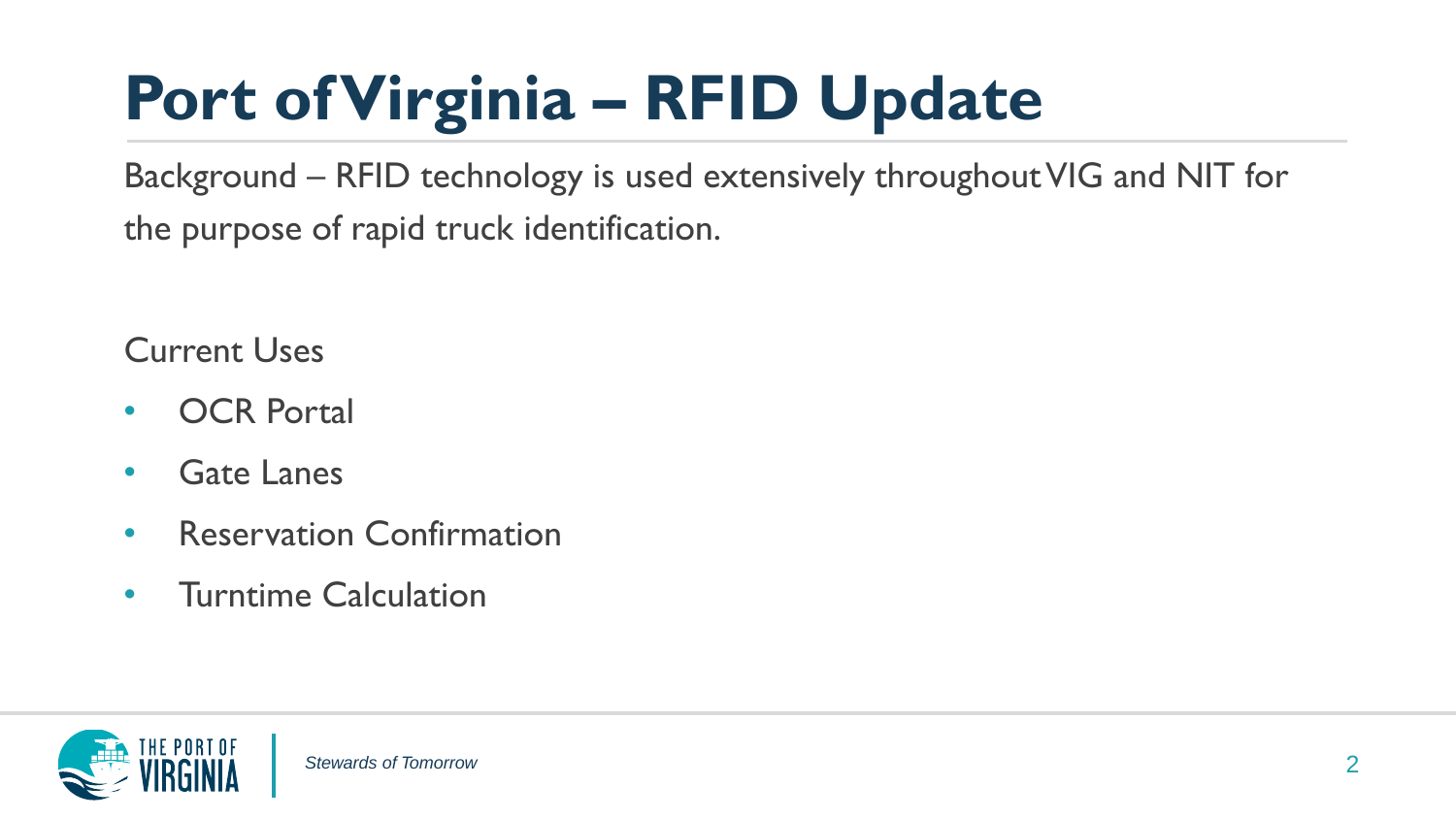#### Passive RFID (Transcore) Active RFID (Wherenet)





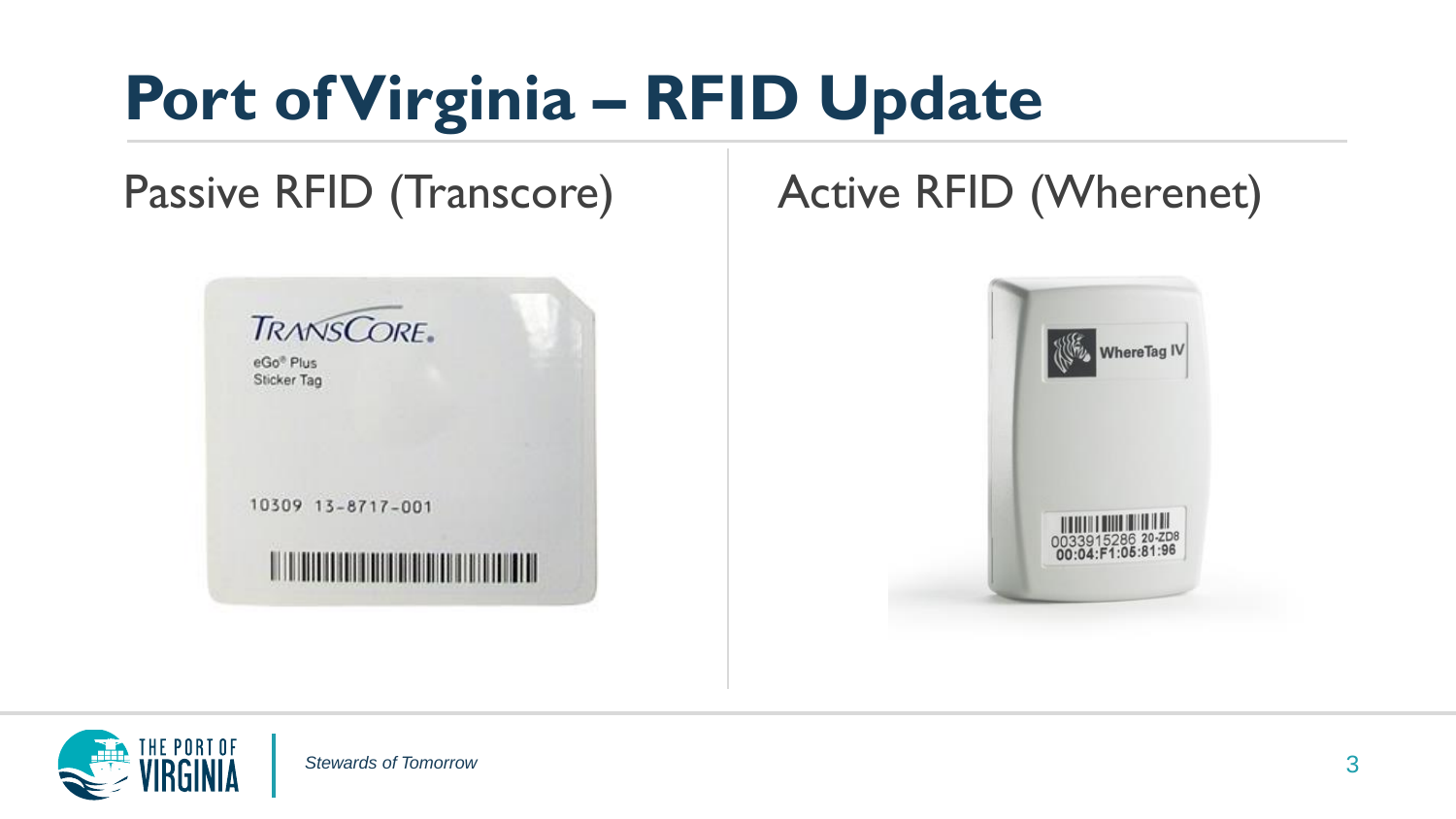#### **Proof of Concept**

- Tested Wherenet RFID Solution at NIT
	- Internal and External Trucks
	- 3000 Combined Test Cases
	- Improved Accuracy
	- Active Technology proved in Bi-Directional lane environment

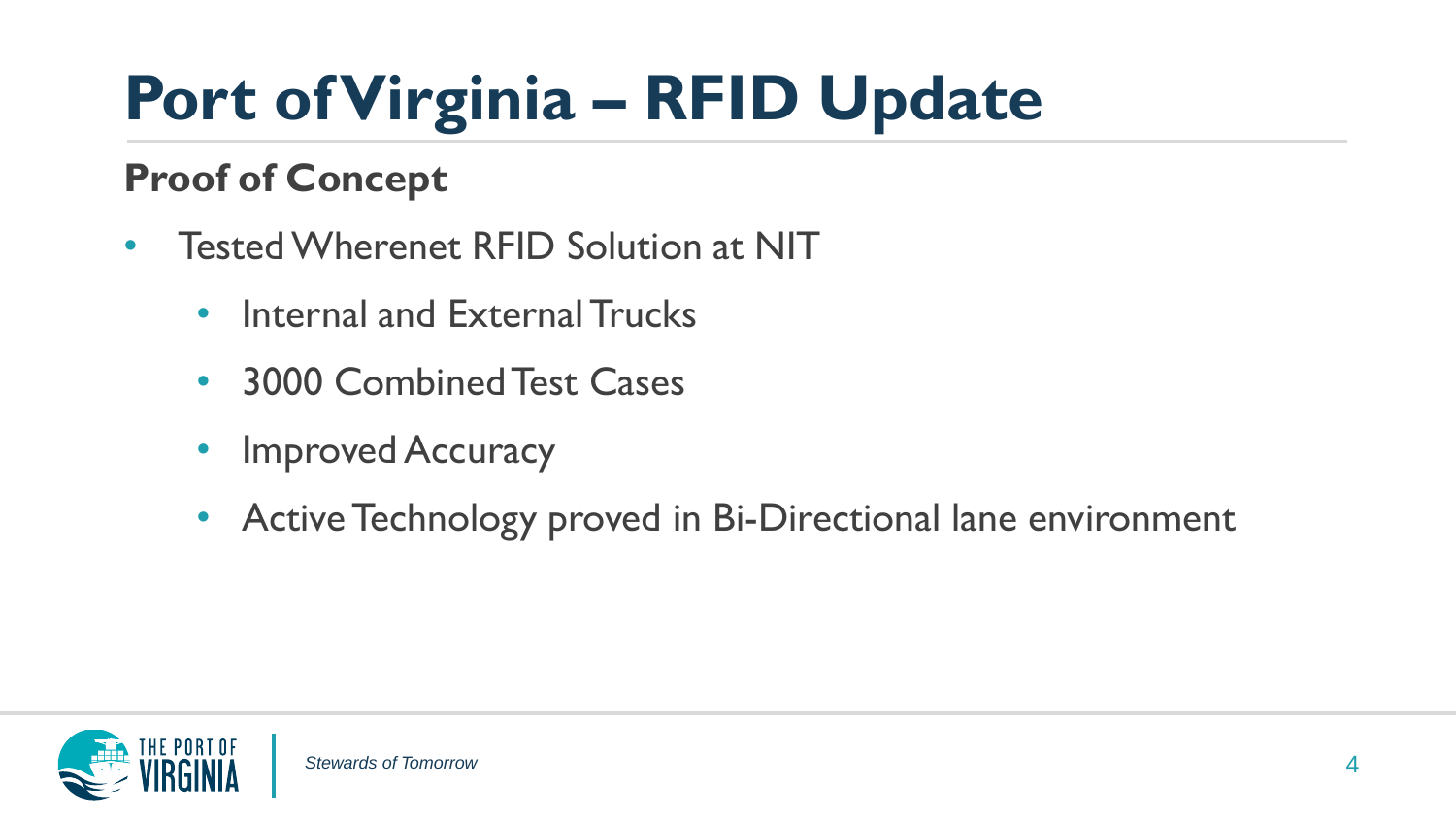#### **Benefits**

- Improved RFID accuracy
- Aligns with US East Coast Best Practices
- Improved efficiency for Landside Operations
- Reduction in Gate Queue Times
- Faster Outgate Processing
- Centralized administration through Advent Intermodal Solutions

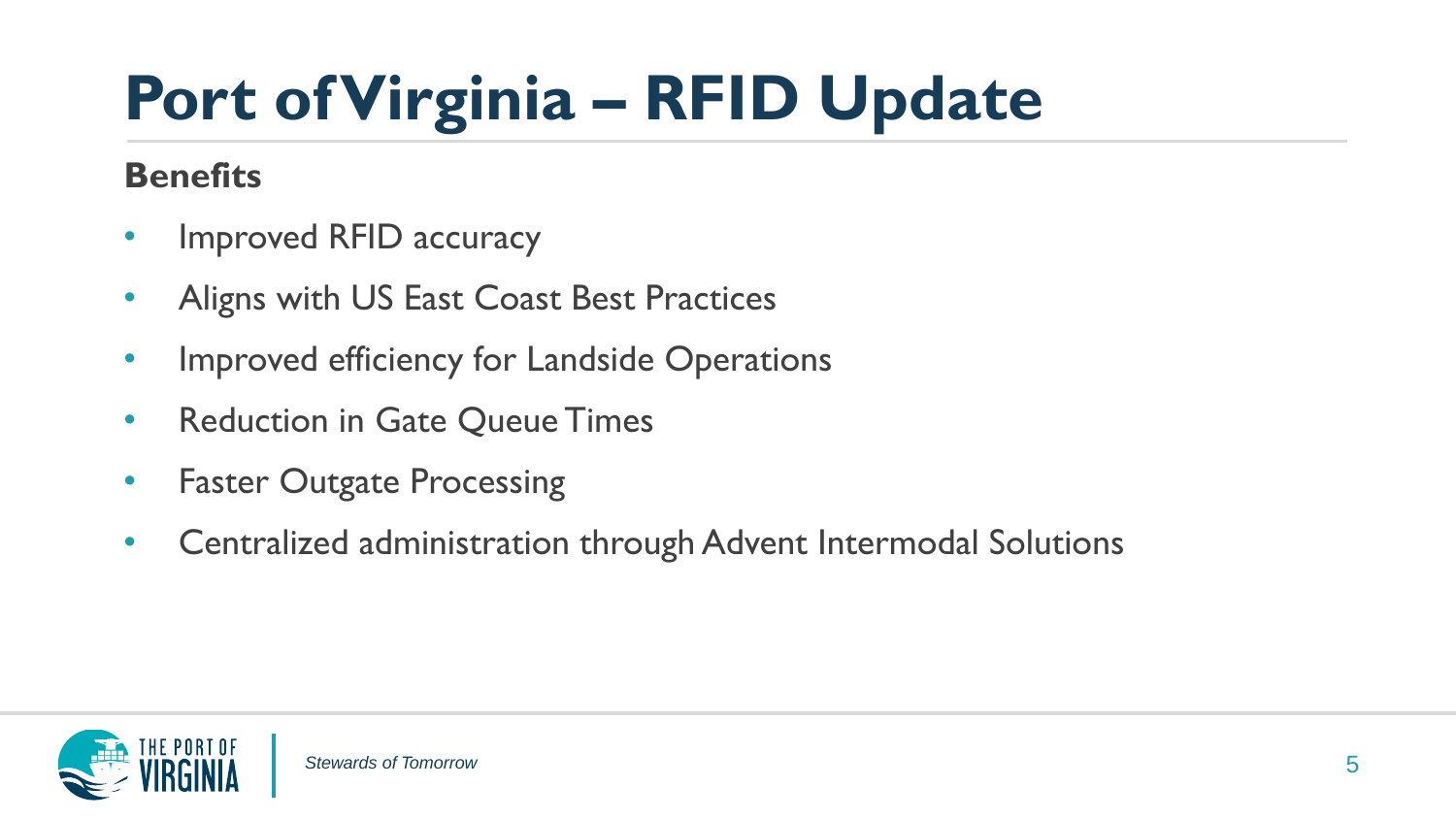

#### **Completed**

- Proof of Concept
- NIT South Gate
	- 4 OCR Portals
	- 16 Gate Lanes
- NIT North Gate
	- 6 OCR Portals
	- 26 Gate Lanes
- VIG
	- Inbound OCR Portal

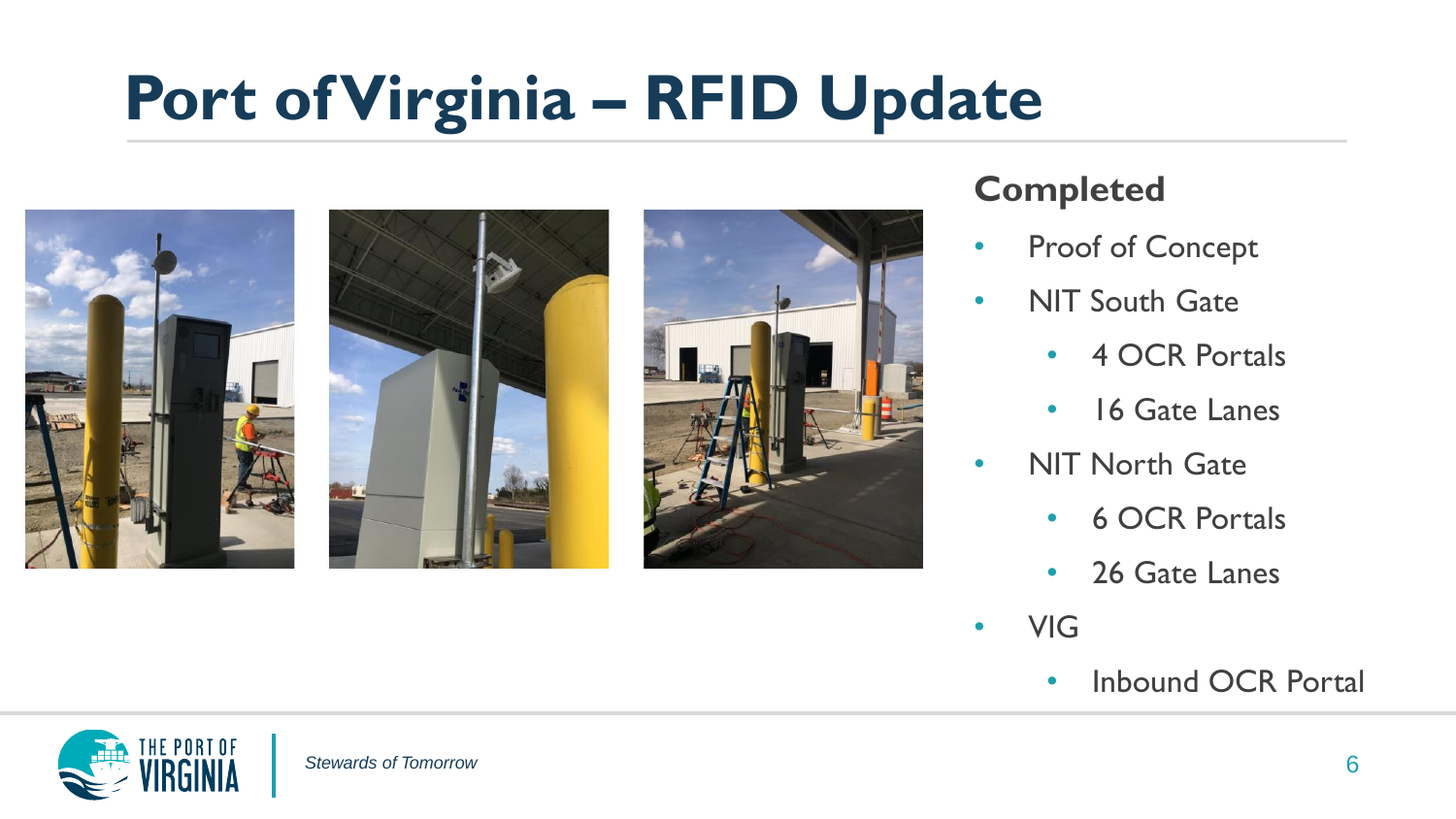#### **Next Steps**

- PRO-PASS Go Live
	- April 4, 2017
- Parallel Technology in Place
- NIT North Gate Go Live June 2017 Wherenet Only
- VIG Gate Lanes and Outbound OCR Portal
- NIT Transfer Zones
	- North and South
- VIG Transfer Zones
	- 75 Existing Lanes



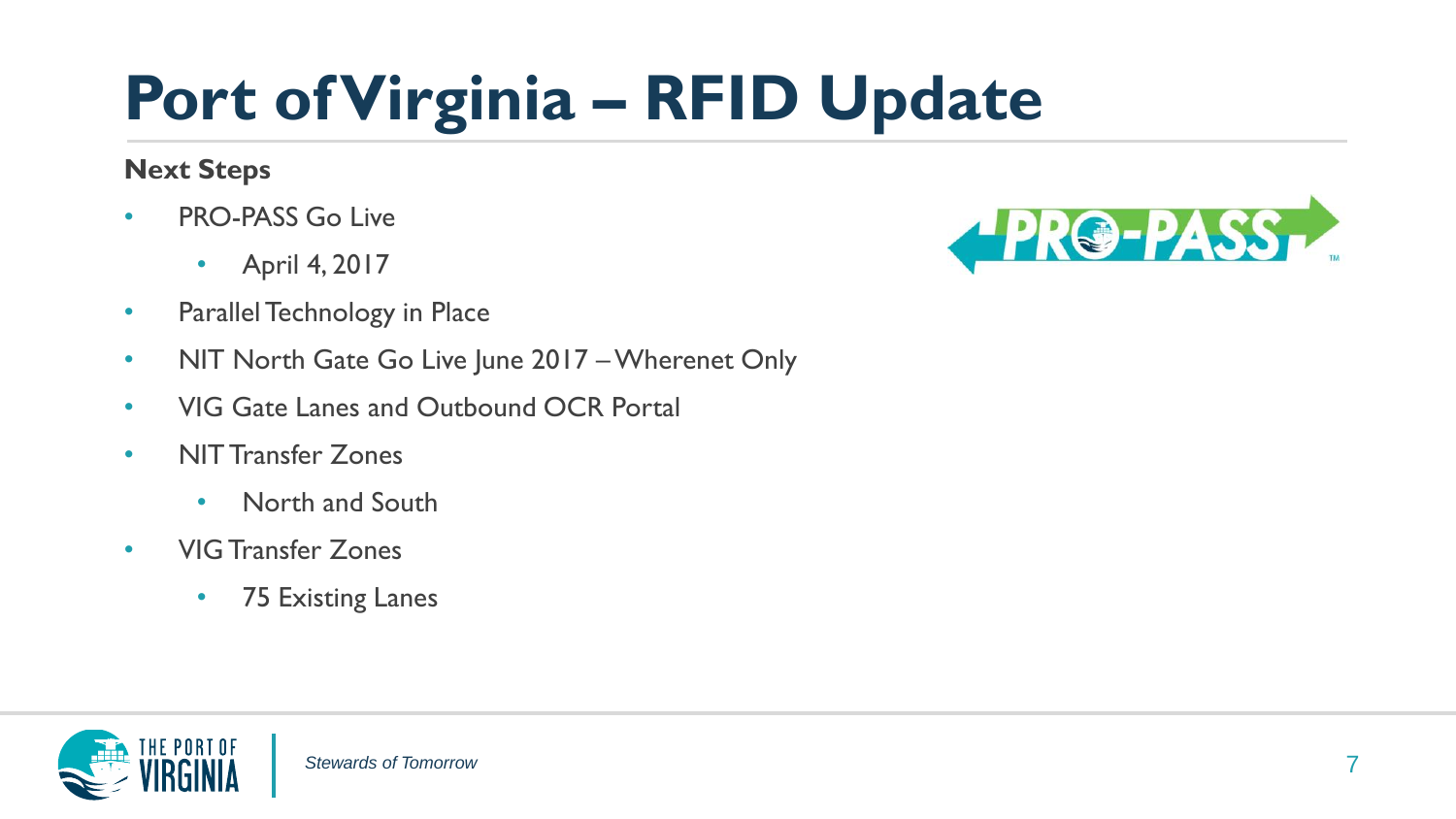

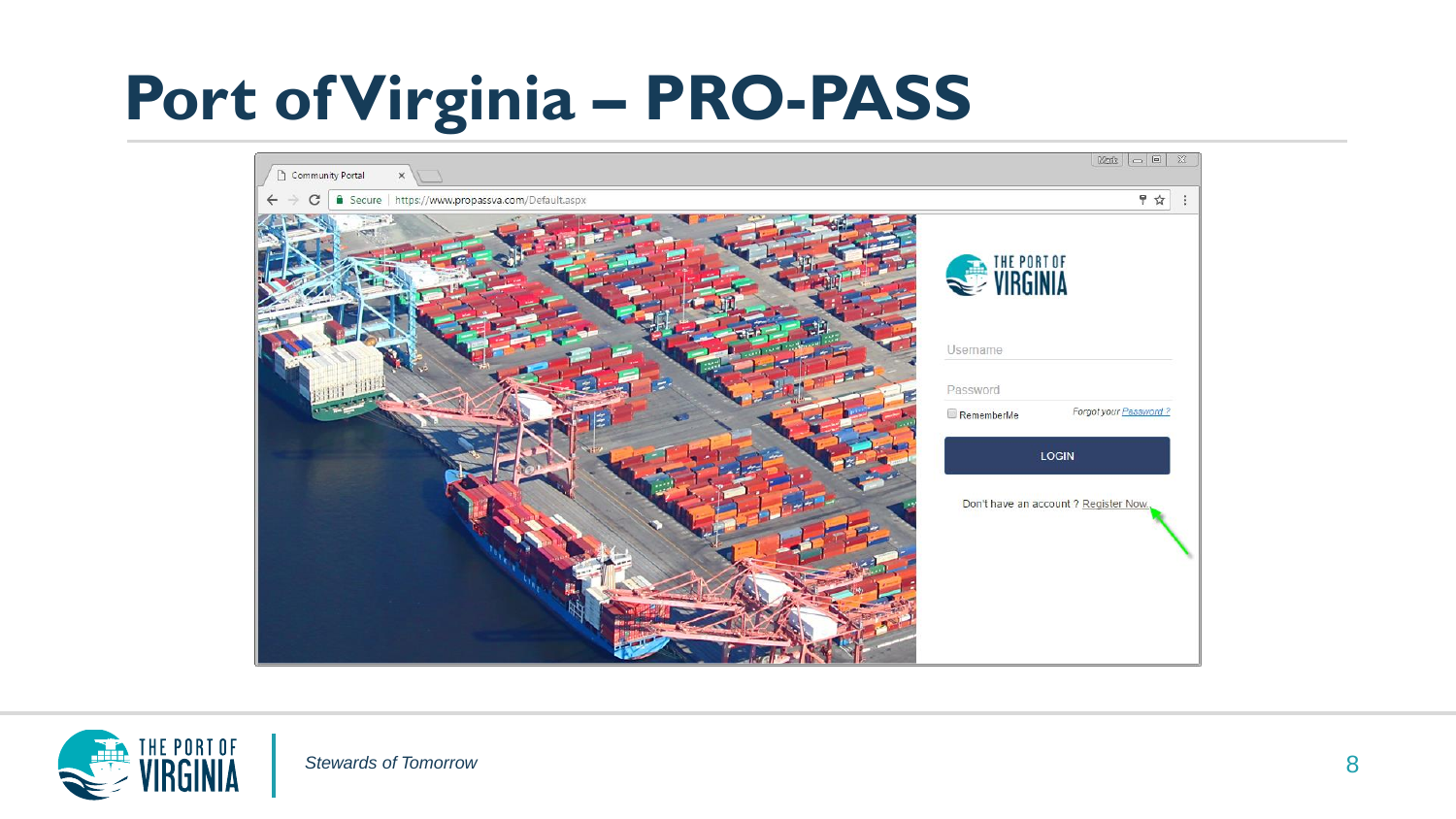| <b>Account Registration</b><br>n<br>$\times$                                                                                | $\mathbb{Z}$<br>$\circ$ $\circ$ $\circ$<br><b>Mark</b> |
|-----------------------------------------------------------------------------------------------------------------------------|--------------------------------------------------------|
| Secure   https://www.propassva.com/Account/Register.aspx<br>C<br>$\leftarrow$                                               | ☆                                                      |
| <b>Account Registration</b>                                                                                                 | Login                                                  |
| <b>Welcome to PRO-PASS Account Registration.</b>                                                                            |                                                        |
| <b>For Non-Trucking Companies:</b>                                                                                          |                                                        |
| This registration process will allow you to create an individual account to access the PRO-PASS Information Portal.         |                                                        |
| O I only require access to the Information Portal. Note - Currently Not Available!                                          |                                                        |
|                                                                                                                             |                                                        |
| <b>For Trucking Companies:</b>                                                                                              |                                                        |
| This registration process will allow you to create a company account to access Truck Managament and the Information Portal. |                                                        |
| Please have your company address and contact information available.                                                         |                                                        |
| Please select one of the following two options:                                                                             |                                                        |
| <sup>1</sup> I have trucks in my fleet that service a Container Terminal.<br>$*$ SCAC:                                      |                                                        |
| or                                                                                                                          |                                                        |
| I am an owner operator and do not have a SCAC                                                                               |                                                        |
|                                                                                                                             | <b>Next</b>                                            |
|                                                                                                                             |                                                        |
|                                                                                                                             |                                                        |
|                                                                                                                             |                                                        |
|                                                                                                                             |                                                        |

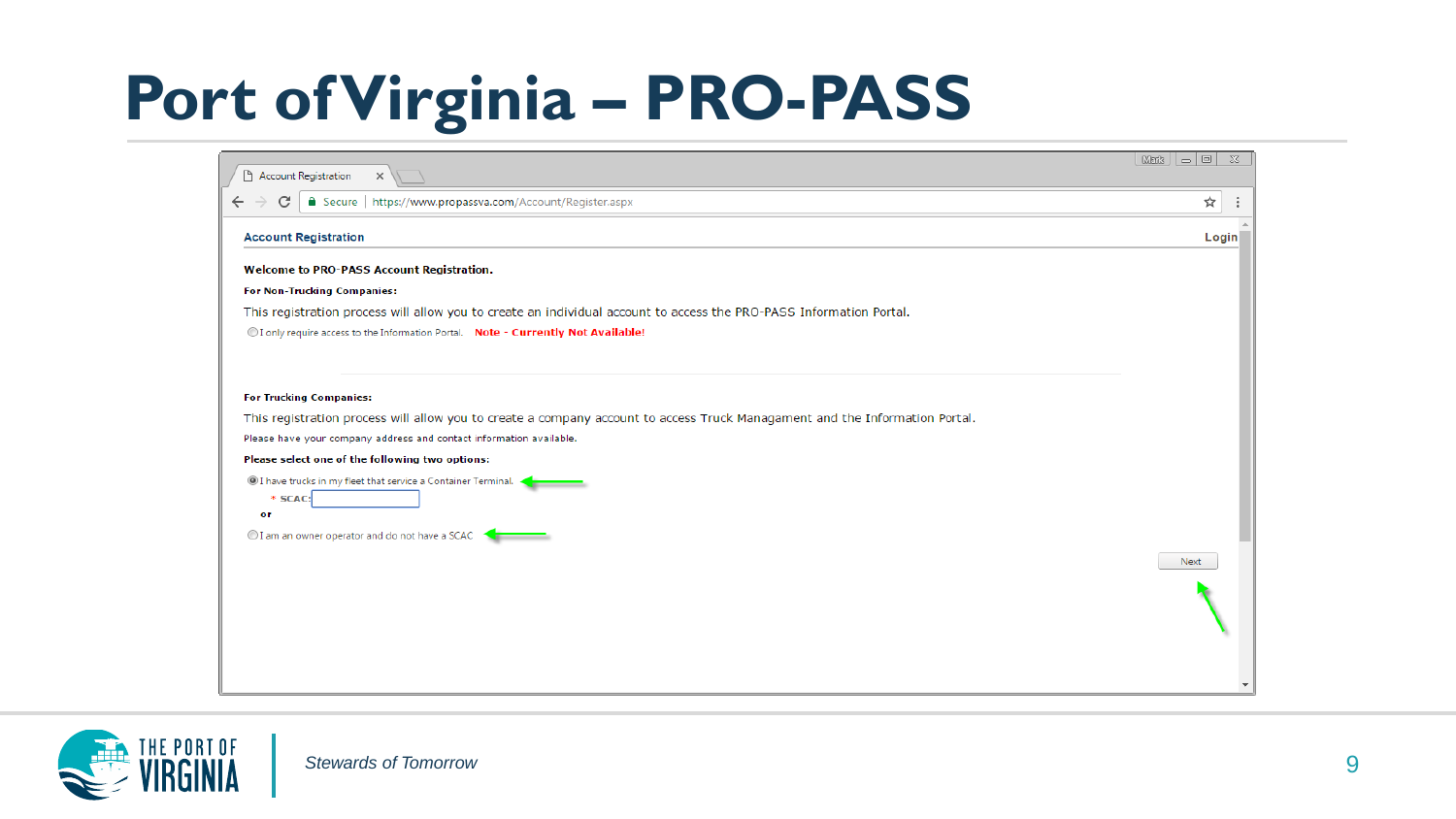| Mww.propassva.com/Account/Register.aspx<br>C |                                                      |
|----------------------------------------------|------------------------------------------------------|
| <b>Account Registration</b>                  | Login<br><b>Company Information</b>                  |
| * Company Name:                              |                                                      |
| * Address Line 1:                            |                                                      |
| <b>Address Line 2:</b>                       |                                                      |
| * City:                                      |                                                      |
| * State/Territory:                           | * Zip Code:<br>▾                                     |
|                                              | * Country: UNITED STATES<br>$\overline{\phantom{a}}$ |
| * Phone:                                     |                                                      |
| Fax:                                         |                                                      |
|                                              |                                                      |
|                                              | <b>Account Administrator Contact Details</b>         |
| * First Name:                                |                                                      |
| * Last Name:                                 |                                                      |
| * Email Address:                             |                                                      |
| * Contact Phone:                             | Ext.:                                                |
| * Create User Name:                          | (limit 35 characters)                                |
| * Create Password:                           |                                                      |
| * Confirm Password:                          |                                                      |
|                                              |                                                      |
|                                              |                                                      |
|                                              | Finish<br>Previous                                   |
|                                              |                                                      |

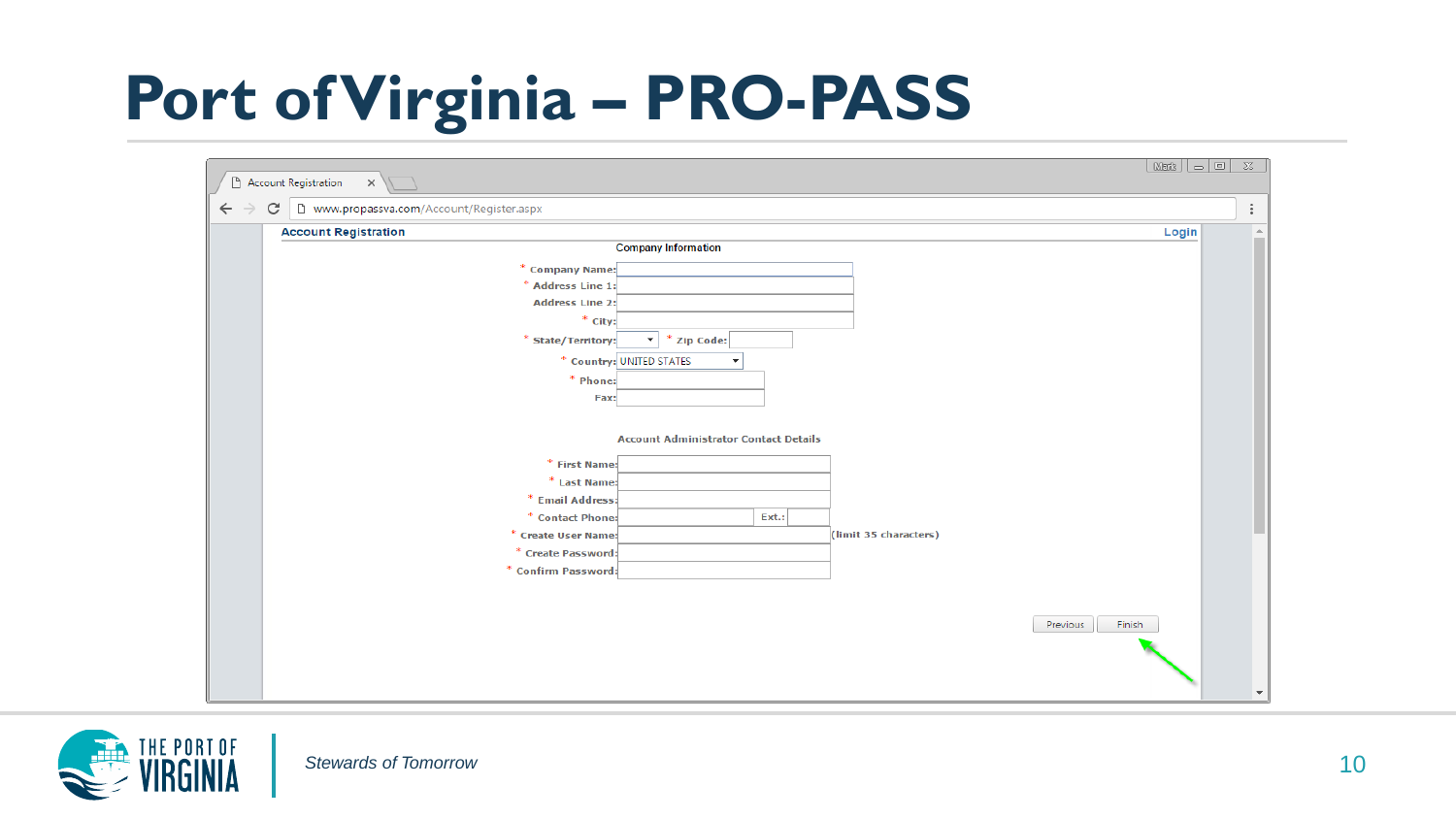| Account Registration<br>$\times$                                                                                                                       |       |   |  |
|--------------------------------------------------------------------------------------------------------------------------------------------------------|-------|---|--|
| [] www.propassva.com/Account/Register.aspx<br>C                                                                                                        |       | Ÿ |  |
| <b>Account Registration</b>                                                                                                                            | Login |   |  |
| The first part of the account registration process is completed, but your account is not yet active.                                                   |       |   |  |
| You will be receiving an email confirming your account application shortly. This email will contain a link to continue and complete your registration. |       |   |  |
| To ensure delivery to your inbox (not bulk or junk folders), please add NoReply@ProPass.com to your address book.                                      |       |   |  |
| Please contact Advent Customer Service at (866)758-3838 if you do not receive an email to confirm your account application within 48 hours.            |       |   |  |
|                                                                                                                                                        |       |   |  |
|                                                                                                                                                        |       |   |  |
|                                                                                                                                                        |       |   |  |
|                                                                                                                                                        |       |   |  |
|                                                                                                                                                        |       |   |  |
|                                                                                                                                                        |       |   |  |
|                                                                                                                                                        |       |   |  |
|                                                                                                                                                        |       |   |  |
|                                                                                                                                                        |       |   |  |
|                                                                                                                                                        |       |   |  |
|                                                                                                                                                        |       |   |  |
|                                                                                                                                                        |       |   |  |
|                                                                                                                                                        |       |   |  |
|                                                                                                                                                        |       |   |  |
|                                                                                                                                                        |       |   |  |
|                                                                                                                                                        |       |   |  |
|                                                                                                                                                        |       |   |  |
|                                                                                                                                                        |       |   |  |
|                                                                                                                                                        |       |   |  |

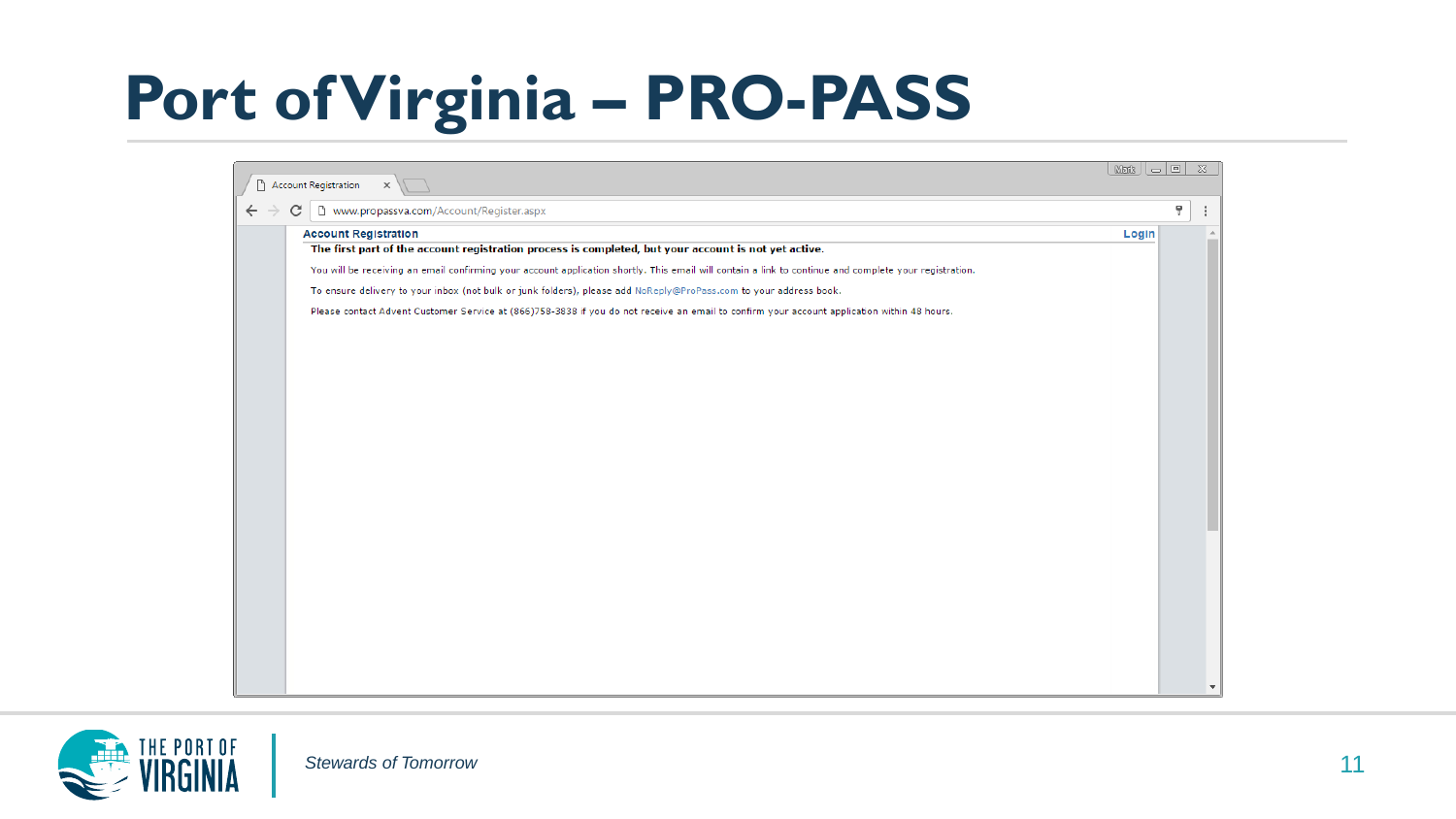| н<br>$\sim$<br>MESSAGE<br>Laserfiche<br><b>FILE</b>                                                                                                                                                                                       | FW: Advent Test Your PRO-PASS Account - Message (HTML) |  | ъ. | $\overline{a}$ |  |
|-------------------------------------------------------------------------------------------------------------------------------------------------------------------------------------------------------------------------------------------|--------------------------------------------------------|--|----|----------------|--|
| From: NoReply@PRO-PASSVA.COM [mailto:NoReply@PRO-PASSVA.COM]<br>Sent: Monday, March 13, 2017 9:54 PM<br>To:<br>Subject: Advent Test Your PRO-PASS Account                                                                                 |                                                        |  |    |                |  |
| Dear Customer,                                                                                                                                                                                                                            |                                                        |  |    |                |  |
| Thank you for registering with PRO-PASS.<br>In order to begin using the site and to ensure your request and delivery of RFID tags, you will need to confirm your registration. Please follow the link below to confirm your registration. |                                                        |  |    |                |  |
| https://www.propassva.com/Account/RegisterVerification.aspx?enc=Tm1tMgrYUhXaI15jg3YE%2fZ4wsoFNWeKs4i3G8akfhvwd6CNujlv1fjHEi3UkIPwqvkYqP%2f5wmRM%2bcg%<br>2f4ATH0tNmPvwEVGdx1jHp0JVrnu%2fg%3d                                              |                                                        |  |    |                |  |
| If clicking the link above does not work, please copy and paste the URL into a new browser window.<br>This message was generated by the PRO-PASS automatic notification system, please do not reply to this email.                        |                                                        |  |    |                |  |
| If you have any Questions or Concerns regarding this email, please contact Advent Customer Care at 'propassvasupport@adventintermodal.com' or telephone (866)758-3838.<br>Thank You, Advent Customer Care, PRO-PASS.                      |                                                        |  |    |                |  |
|                                                                                                                                                                                                                                           |                                                        |  |    |                |  |
|                                                                                                                                                                                                                                           |                                                        |  |    |                |  |

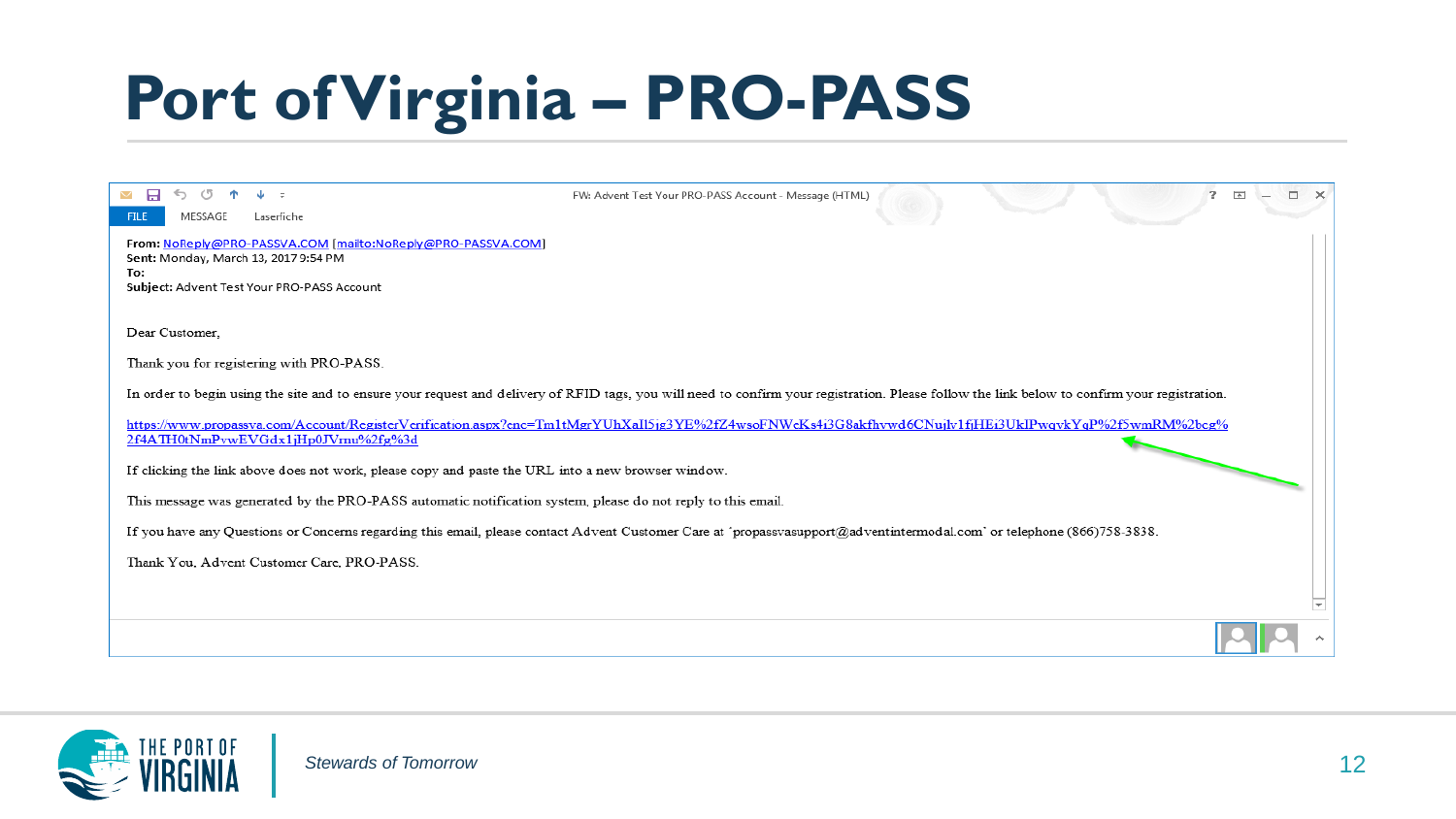

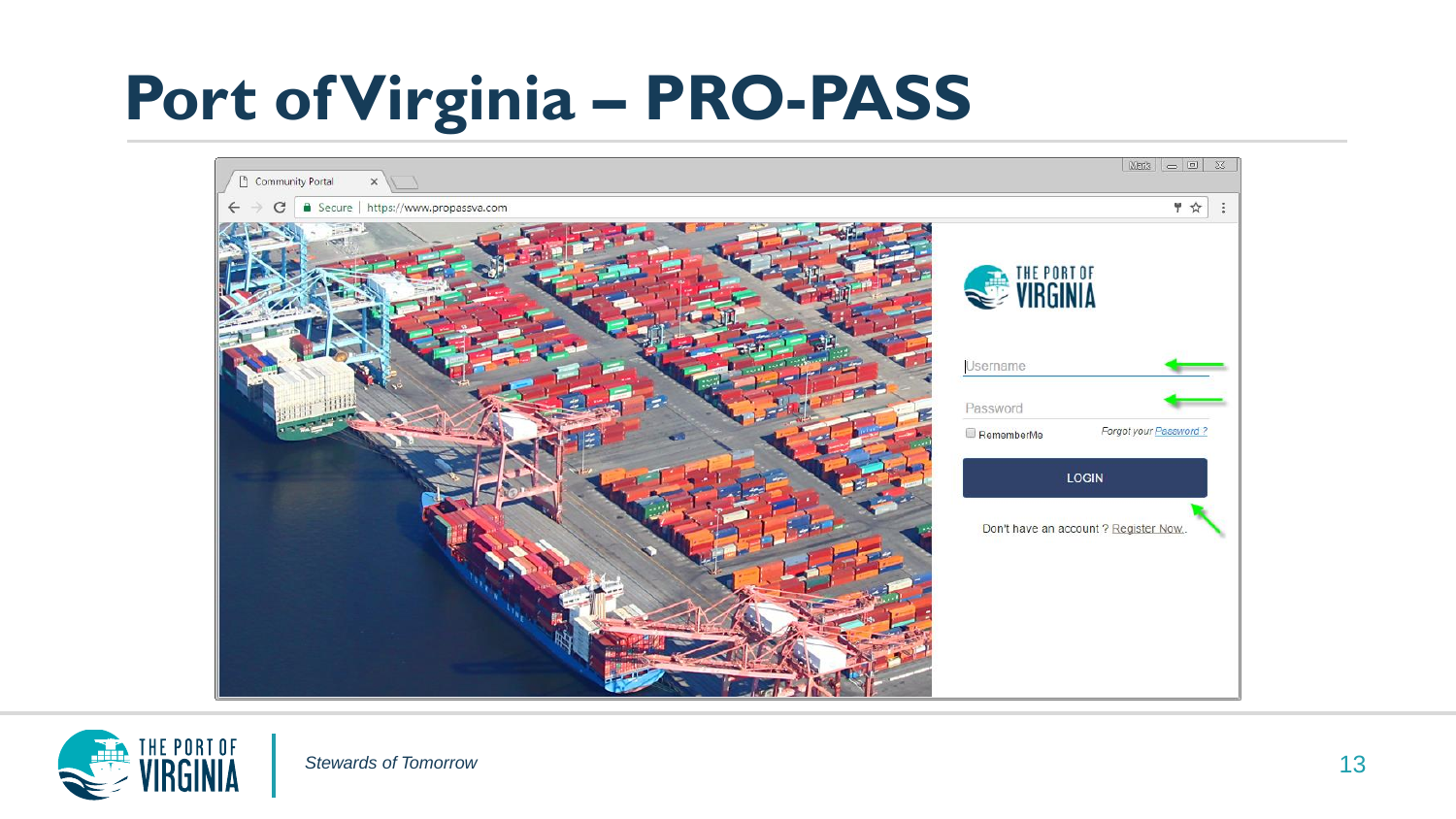| Truck Management<br>$\times$                                                                                                                                                                                                                                                                                                |        | $\text{Mink} \mid \text{I} \mid \text{II} \mid \text{II}$ |                         |
|-----------------------------------------------------------------------------------------------------------------------------------------------------------------------------------------------------------------------------------------------------------------------------------------------------------------------------|--------|-----------------------------------------------------------|-------------------------|
| ● Secure   https://www.propassva.com/DTR/TruckerTruckManagement.aspx?Module=DTR&Interface=TruckerTruckSearch<br>$\leftarrow$<br>C                                                                                                                                                                                           |        | 〒☆                                                        |                         |
| PRO-PASS COMMUNITY PORTAL<br><b>TRUCK MANAGEMENT</b><br>⊟                                                                                                                                                                                                                                                                   | ≜      | ٠<br>0                                                    | ≗                       |
| Please delete trucks that are no longer active by clicking X<br>add new button can be used to add additional trucks.<br>Click on the "pencil" if you want to change any of a truck's details.<br>Please use the "Tag Purchase" menu tab at the top of the page to purchase RFID tags for your trucks that do not have them. |        |                                                           |                         |
| add new                                                                                                                                                                                                                                                                                                                     |        | 墜<br>閁                                                    |                         |
| Lic Plate<br>Model Year<br><b>Engine Year</b><br>State<br>VIN#<br>Make<br>Model<br>Fuel Type<br><b>Engine Family</b>                                                                                                                                                                                                        |        | <b>Truck GVWR</b>                                         |                         |
| $\top$<br>$\overline{Y}$<br>$\top$<br>$\top$<br>$\blacktriangledown$<br>$\blacktriangledown$<br>۰<br>$\blacktriangledown$<br>No Records found.<br>$\left($                                                                                                                                                                  | $\top$ |                                                           |                         |
| Page size: $20 - 7$                                                                                                                                                                                                                                                                                                         |        | 0 items in 1 pages                                        |                         |
|                                                                                                                                                                                                                                                                                                                             |        |                                                           | $\overline{\mathbf{v}}$ |

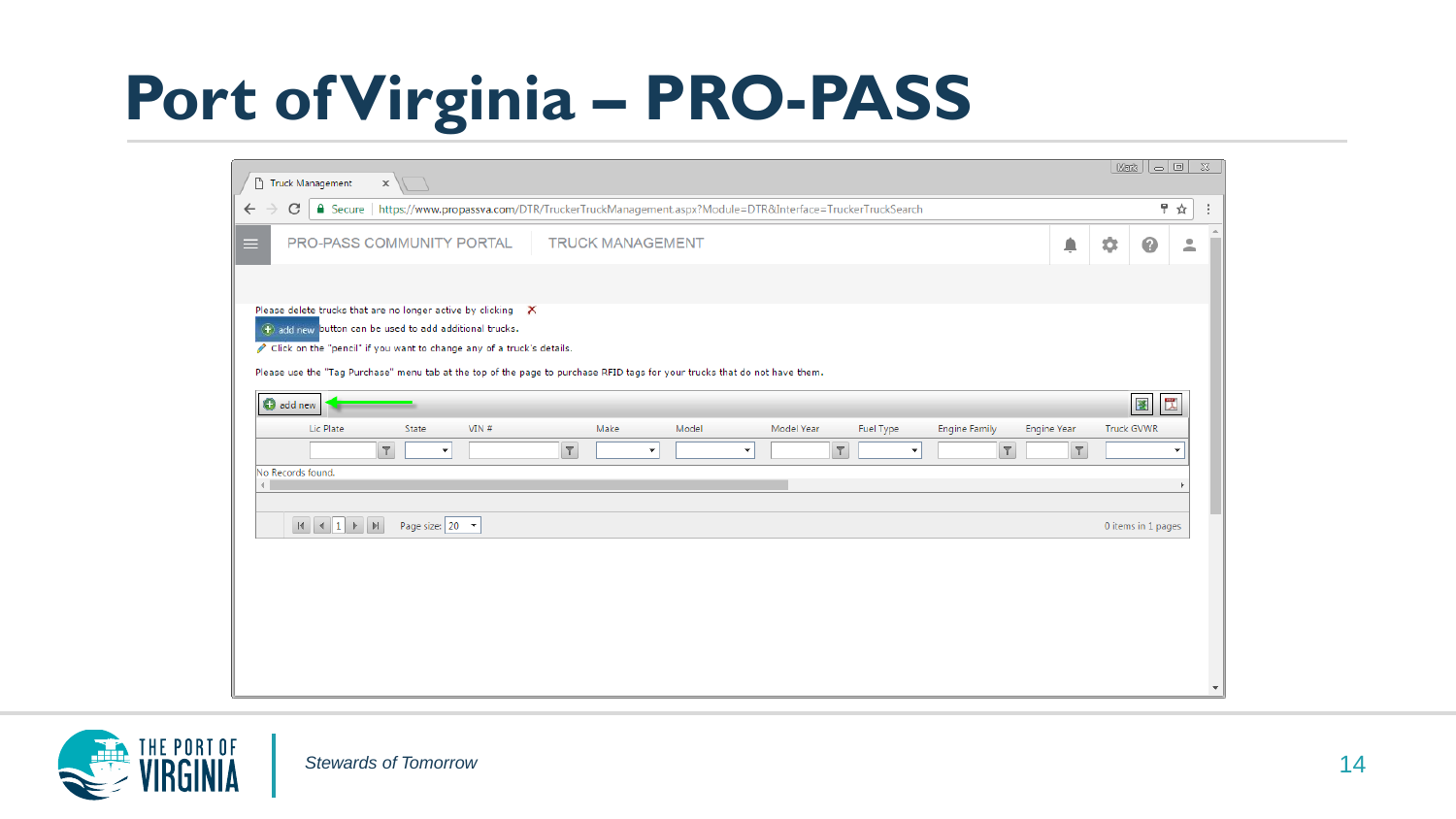| Truck Management<br>$\times$                                                                                                                                                                                                                                                                                                   | $M\text{m}$ $\Box$<br>$\frac{2}{3}$ |
|--------------------------------------------------------------------------------------------------------------------------------------------------------------------------------------------------------------------------------------------------------------------------------------------------------------------------------|-------------------------------------|
| <b>a</b> Secure<br>https://www.propassva.com/DTR/TruckerTruckManagement.aspx?Module=DTR8LInterface=TruckerTruckSearch<br>C<br>$\leftarrow$                                                                                                                                                                                     | ♥ ☆                                 |
| PRO-PASS COMMUNITY PORTAL<br><b>TRUCK MANAGEMENT</b><br>≜<br>=                                                                                                                                                                                                                                                                 | 壺<br>ℯ<br>으                         |
| Please delete trucks that are no longer active by clicking X<br>Co add new button can be used to add additional trucks.<br>Click on the "pencil" if you want to change any of a truck's details.<br>Please use the "Tag Purchase" menu tab at the top of the page to purchase RFID tags for your trucks that do not have them. |                                     |
| add new                                                                                                                                                                                                                                                                                                                        | 罠<br>图                              |
| Lic Plate<br>Make<br>Model<br>Model Year<br>State<br>VIN#<br>Fuel Type<br><b>Engine Family</b><br><b>Engine Year</b>                                                                                                                                                                                                           | <b>Truck GVWR</b>                   |
| $\overline{\mathbf{r}}$<br>$\overline{r}$<br>$\overline{\mathbf{r}}$<br>$\overline{\mathbf{r}}$<br>$\overline{\mathbf{r}}$<br>$\cdot$<br>$\overline{\phantom{a}}$<br>$\checkmark$<br>٠                                                                                                                                         |                                     |
| * Lic Plate:<br>* State:<br>$*$ VIN#:<br>٠                                                                                                                                                                                                                                                                                     |                                     |
| * Model Year:<br>* Make:<br>* Model:                                                                                                                                                                                                                                                                                           |                                     |
| * Fuel Type:<br>* Engine Year:<br><b>Engine Family:</b>                                                                                                                                                                                                                                                                        |                                     |
| * Services Container Terminal?: Ves No<br><b>Truck GVWR:</b><br>* Owner Oper.:<br>$\checkmark$                                                                                                                                                                                                                                 |                                     |
| $RFID#$ :<br>Sticker #:                                                                                                                                                                                                                                                                                                        |                                     |
| <b>Truck Alias:</b><br><b>Trucker Owner:</b>                                                                                                                                                                                                                                                                                   |                                     |
| Add<br>Cancel                                                                                                                                                                                                                                                                                                                  |                                     |
|                                                                                                                                                                                                                                                                                                                                |                                     |
| No Records found.                                                                                                                                                                                                                                                                                                              |                                     |
|                                                                                                                                                                                                                                                                                                                                |                                     |
| Page size: 20 -                                                                                                                                                                                                                                                                                                                | 0 items in 1 pages                  |
|                                                                                                                                                                                                                                                                                                                                |                                     |

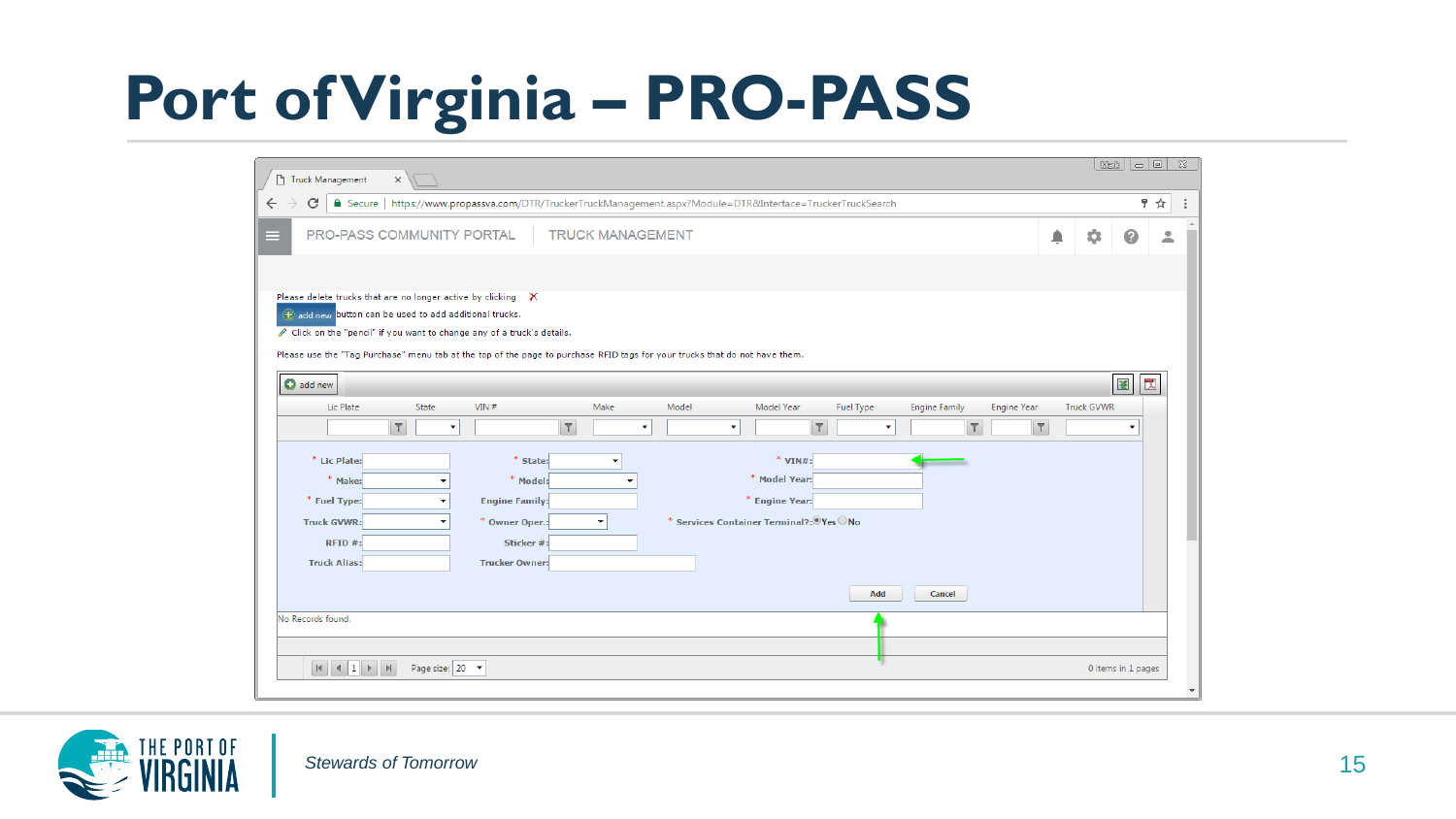| 〒☆<br>△ Secure   https://www.propassva.com/DTR/TruckerTruckManagement.aspx?Module=DTR&Interface=TruckerTruckSearch<br>C<br>PRO-PASS COMMUNITY PORTAL<br><b>TRUCK MANAGEMENT</b><br>٠<br>ੁ<br>◉<br>$\times$<br><b>Truck Management</b><br>$\checkmark$<br><b>Tag Management</b><br>$\hat{\phantom{a}}$<br>$\lim$ g $\times$<br>icks.<br><b>Tag Purchase</b><br>a truck's details.<br><b>Account Management</b><br>$\checkmark$<br>the page to purchase RFID tags for your trucks that do not have them.<br>图<br>閃<br>Make<br>Model<br>Model Year<br>Fuel Type<br><b>Engine Family</b><br><b>Engine Year</b><br><b>Truck GVWR</b><br><b>RFI</b><br>$\mathbf{T}$<br> T <br>$\mathbf{r}$<br>$\overline{\mathbf{r}}$<br>$\blacktriangledown$<br>$\blacktriangledown$<br>$\overline{\phantom{a}}$<br>$\overline{\phantom{a}}$<br>0 items in 1 pages | Truck Management<br>$\times$ |                                                                                 | $\overline{a}$ $\overline{a}$ $\overline{a}$ $\overline{a}$<br>Mark |
|-----------------------------------------------------------------------------------------------------------------------------------------------------------------------------------------------------------------------------------------------------------------------------------------------------------------------------------------------------------------------------------------------------------------------------------------------------------------------------------------------------------------------------------------------------------------------------------------------------------------------------------------------------------------------------------------------------------------------------------------------------------------------------------------------------------------------------------------------|------------------------------|---------------------------------------------------------------------------------|---------------------------------------------------------------------|
|                                                                                                                                                                                                                                                                                                                                                                                                                                                                                                                                                                                                                                                                                                                                                                                                                                               | $\leftarrow$                 |                                                                                 | $\vdots$                                                            |
|                                                                                                                                                                                                                                                                                                                                                                                                                                                                                                                                                                                                                                                                                                                                                                                                                                               | $\equiv$                     |                                                                                 | $\stackrel{\circ}{\phantom{}_{\sim}}$                               |
|                                                                                                                                                                                                                                                                                                                                                                                                                                                                                                                                                                                                                                                                                                                                                                                                                                               |                              |                                                                                 |                                                                     |
|                                                                                                                                                                                                                                                                                                                                                                                                                                                                                                                                                                                                                                                                                                                                                                                                                                               |                              |                                                                                 |                                                                     |
|                                                                                                                                                                                                                                                                                                                                                                                                                                                                                                                                                                                                                                                                                                                                                                                                                                               |                              |                                                                                 |                                                                     |
|                                                                                                                                                                                                                                                                                                                                                                                                                                                                                                                                                                                                                                                                                                                                                                                                                                               |                              |                                                                                 |                                                                     |
|                                                                                                                                                                                                                                                                                                                                                                                                                                                                                                                                                                                                                                                                                                                                                                                                                                               |                              |                                                                                 |                                                                     |
|                                                                                                                                                                                                                                                                                                                                                                                                                                                                                                                                                                                                                                                                                                                                                                                                                                               |                              |                                                                                 |                                                                     |
|                                                                                                                                                                                                                                                                                                                                                                                                                                                                                                                                                                                                                                                                                                                                                                                                                                               |                              |                                                                                 |                                                                     |
|                                                                                                                                                                                                                                                                                                                                                                                                                                                                                                                                                                                                                                                                                                                                                                                                                                               |                              |                                                                                 |                                                                     |
|                                                                                                                                                                                                                                                                                                                                                                                                                                                                                                                                                                                                                                                                                                                                                                                                                                               |                              |                                                                                 |                                                                     |
|                                                                                                                                                                                                                                                                                                                                                                                                                                                                                                                                                                                                                                                                                                                                                                                                                                               |                              |                                                                                 |                                                                     |
|                                                                                                                                                                                                                                                                                                                                                                                                                                                                                                                                                                                                                                                                                                                                                                                                                                               |                              |                                                                                 |                                                                     |
|                                                                                                                                                                                                                                                                                                                                                                                                                                                                                                                                                                                                                                                                                                                                                                                                                                               |                              |                                                                                 |                                                                     |
|                                                                                                                                                                                                                                                                                                                                                                                                                                                                                                                                                                                                                                                                                                                                                                                                                                               |                              |                                                                                 |                                                                     |
|                                                                                                                                                                                                                                                                                                                                                                                                                                                                                                                                                                                                                                                                                                                                                                                                                                               |                              |                                                                                 |                                                                     |
|                                                                                                                                                                                                                                                                                                                                                                                                                                                                                                                                                                                                                                                                                                                                                                                                                                               |                              |                                                                                 |                                                                     |
|                                                                                                                                                                                                                                                                                                                                                                                                                                                                                                                                                                                                                                                                                                                                                                                                                                               |                              |                                                                                 |                                                                     |
|                                                                                                                                                                                                                                                                                                                                                                                                                                                                                                                                                                                                                                                                                                                                                                                                                                               |                              |                                                                                 |                                                                     |
|                                                                                                                                                                                                                                                                                                                                                                                                                                                                                                                                                                                                                                                                                                                                                                                                                                               |                              | https://www.propassva.com/DTR/TagPurchase.aspx?Module=DTR&Interface=TagPurchase |                                                                     |

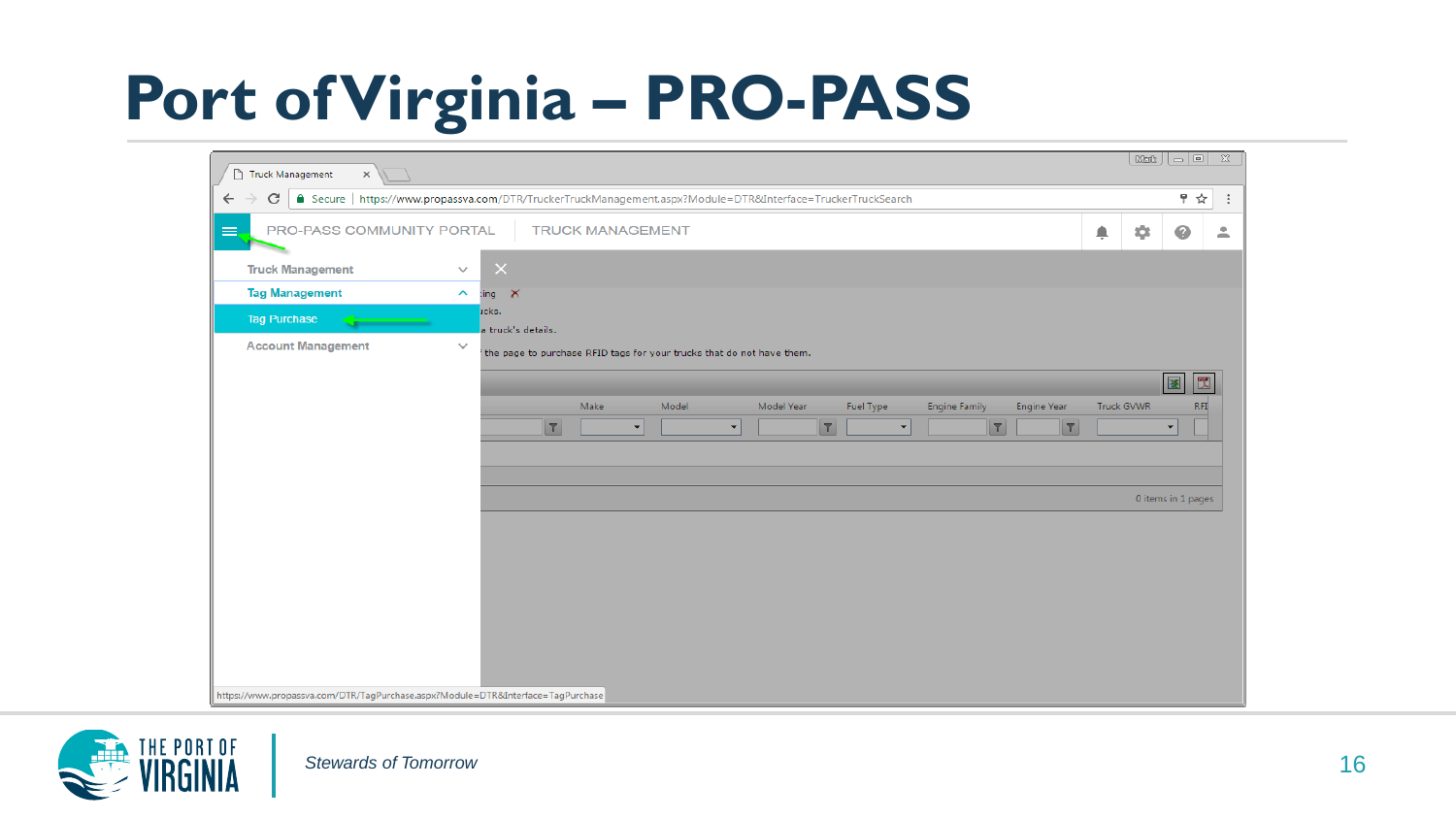| $\equiv$ | <b>PRG-PASS</b>                                                                                                                                  | <b>TAG PURCHASE</b> |                    |              |          | ۸<br>ά      | $\bullet$<br>$\stackrel{\circ}{\neg}$ |
|----------|--------------------------------------------------------------------------------------------------------------------------------------------------|---------------------|--------------------|--------------|----------|-------------|---------------------------------------|
|          |                                                                                                                                                  |                     |                    |              |          |             |                                       |
|          | * Delivery Method: Ship<br>$\mathbf{v}$<br>If you would like to purchase tags for specific trucks, please select the trucks from the list below. |                     |                    |              |          |             |                                       |
|          | Plate #                                                                                                                                          | State               | VIN#               | Make         | Model    | Engine Year |                                       |
|          | <b>USATEST</b>                                                                                                                                   | DE                  | 265566556665555555 | FREIGHTLANER | COLUMBIA | 2017        |                                       |
|          |                                                                                                                                                  |                     |                    |              |          |             |                                       |
|          |                                                                                                                                                  |                     |                    |              |          |             |                                       |
|          |                                                                                                                                                  |                     |                    |              |          |             |                                       |
|          |                                                                                                                                                  |                     |                    |              |          |             |                                       |
|          |                                                                                                                                                  |                     |                    |              |          |             |                                       |
|          |                                                                                                                                                  |                     |                    |              |          |             |                                       |
|          |                                                                                                                                                  |                     | Complete Purchase  | Cancel       |          |             |                                       |

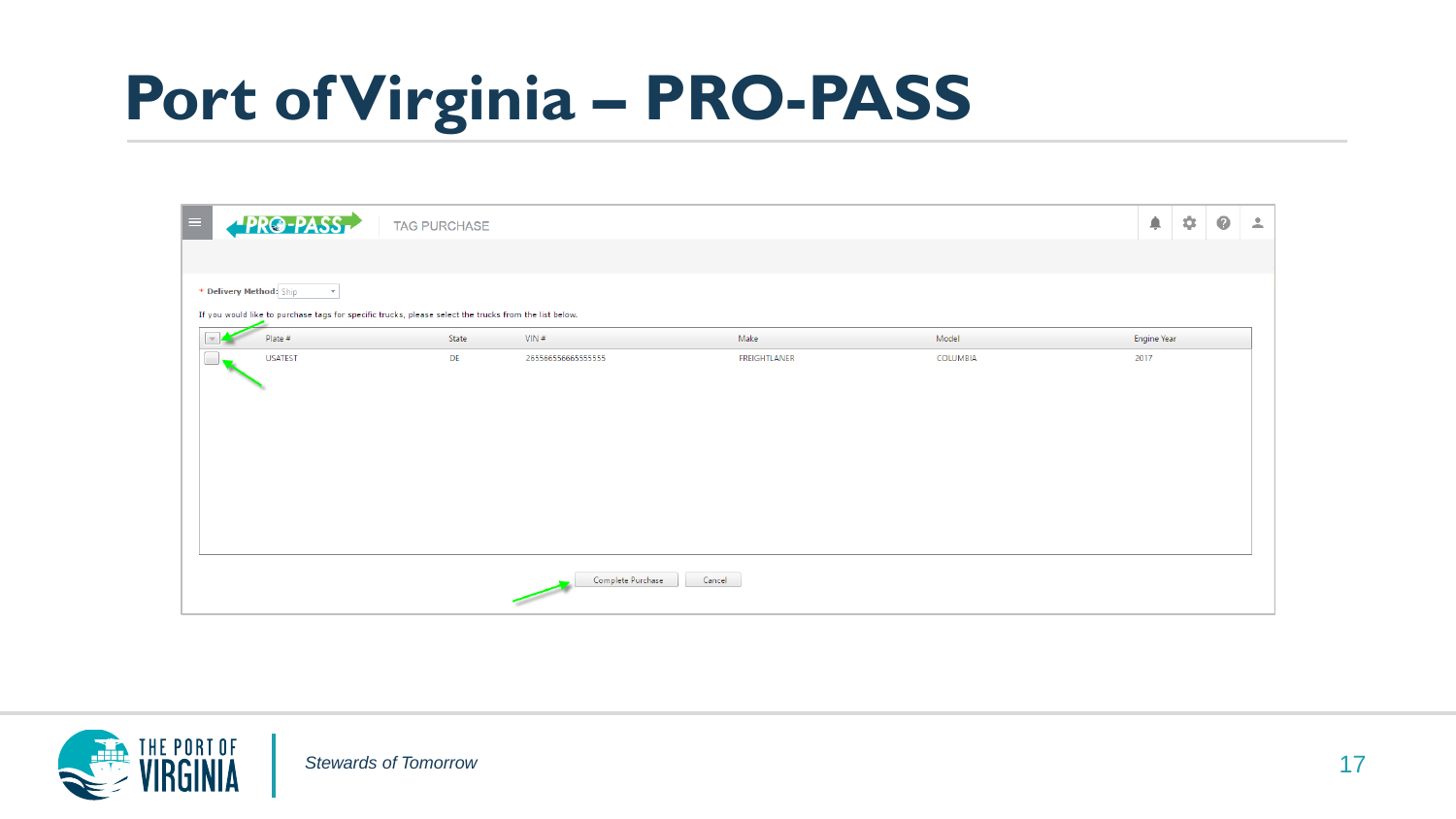Additional Production Features

- Account Management
- Manage Groups
- Manage Users